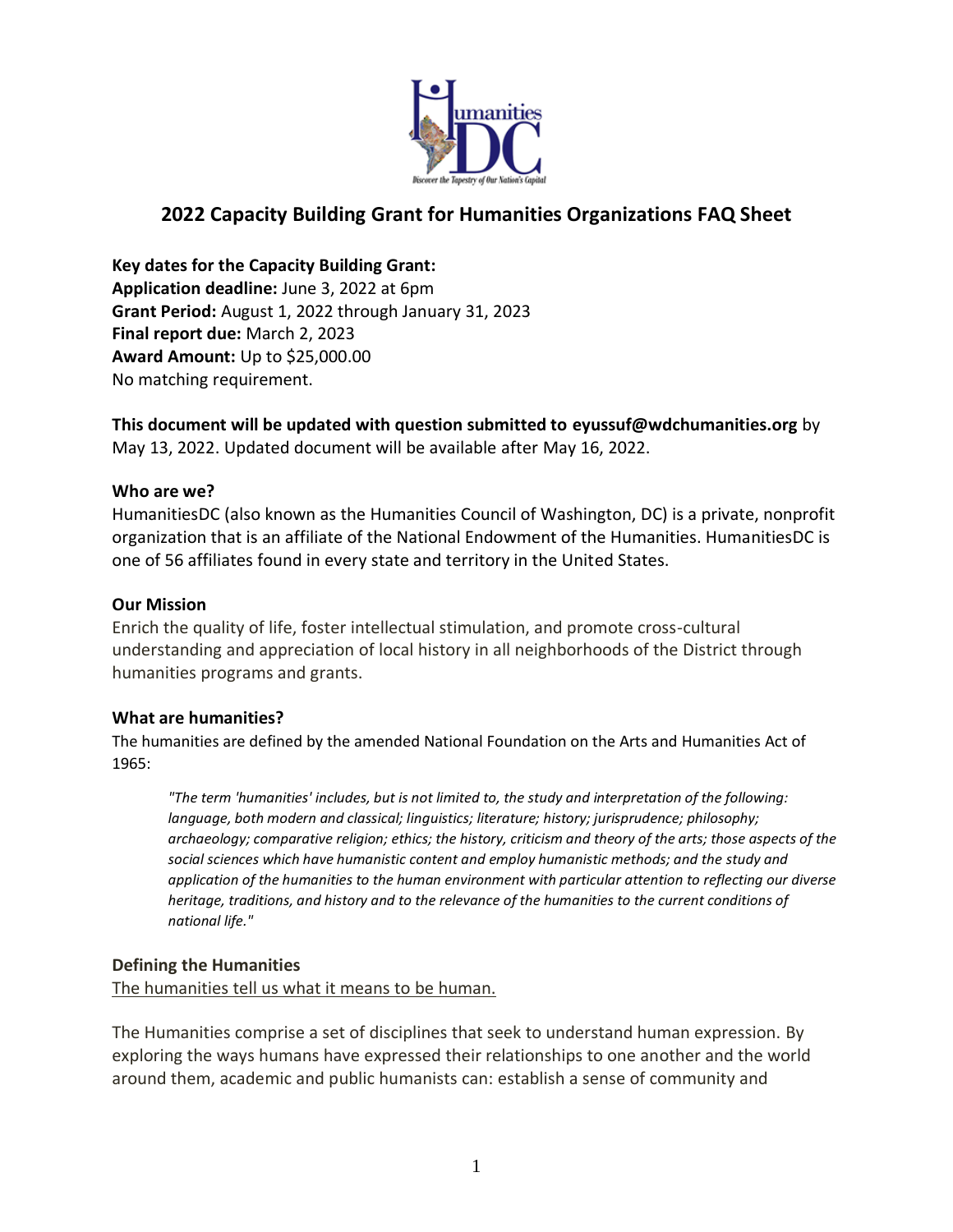

collective responsibility, encourage critical thinking and life-long learning, and create new opportunities for conversation and dialogue.

They help us understand…

Our story's past: history, anthropology, archaeology;

Our story's expressions: literature, linguistics, languages, arts history, theory and criticism; Our story's values: ethics, philosophy, comparative religion, law.

### **What is the Capacity Building Grant?**

This grant opportunity will provide general operating support to nonprofit humanities organizations operating in Washington, D.C. HumanitiesDC believes the financial health and stability of humanities organizations is an important aspect of supporting humanities organizations. With this support, organizations will be better positioned to continue humanities work for the benefit of Washington D.C. and its residents. General operating funds will be used for the purposes of supporting capacity building endeavors that help strengthen the organization.

### **Who can apply for this grant?**

- Organizations that are 501(c)3 non-profits
- Humanities organizations whose mission explicitly connected to the humanities along with a track record of specifically working in the humanities, as opposed to a group that occasionally tackles or delves into humanities-based themes or activities. Please see RFP for guidelines on what qualifies as a humanities organization.
- Anyone who has successfully closed all past grants with HumanitiesDC. Organizations that were deemed not in good standing or have an open grant with HumanitiesDC cannot apply for this funding opportunity.

#### **What are the eligibility requirements?**

- Must be a federally incorporated 501c3 non-profit organization.
- Must be registered with, and authorized to do business in, the District as either a "Domestic" entity (that is, an entity that was incorporated in the District) or a "Foreign" entity (that is, an entity that was incorporated in another state).
- Must register and comply with the regulatory requirements of the following agencies:
	- o *District of Columbia Department of Consumer and Regulatory Affairs (DCRA) – Corporations Division (indicating an "active" business license status at the time of application and agreeing to maintain such status throughout the grant period).*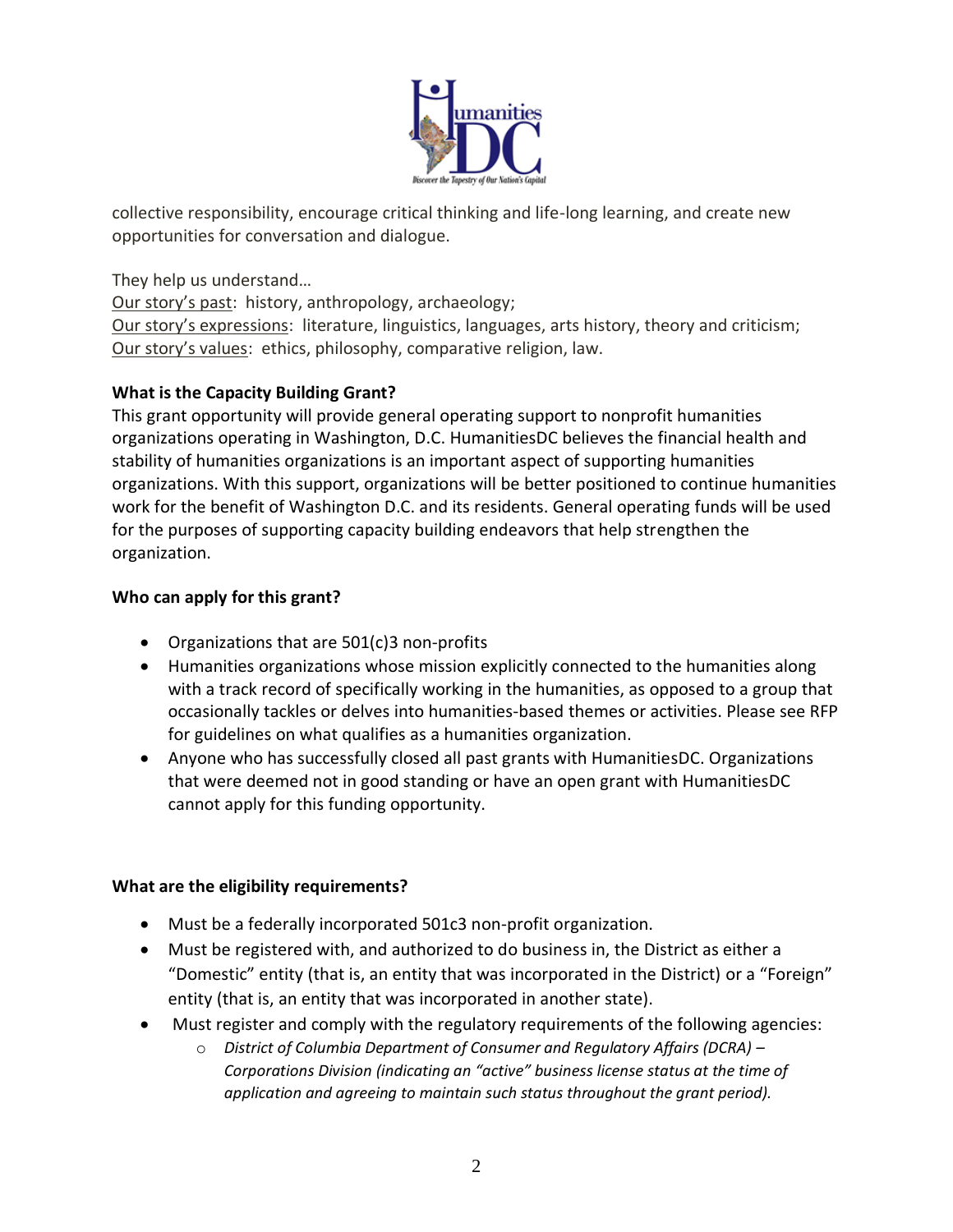

- o *District of Columbia Office of the Chief Financial Officer, Office of Tax and Revenue (OTR).*
- o *District of Columbia Department of Employment Services (DOES).*
- o *United States Internal Revenue Service (IRS)*
- Must be able to obtain a certification of "Citywide Clean Hands" (CCH) from the District of Columbia Office of Tax and Revenue.
- Must be an organization for which Washington, DC residents comprise the majority of its constituents.
- Must have a principal business office address that is in the District of Columbia and is accessible to onsite review. Post office boxes will not be accepted.
- Must be in good standing with HumanitiesDC. Applicants with outstanding or delinquent reports or final products from previous HumanitiesDC grants must submit them completed and without deficiencies at least 30 days before the deadline for which they wish to apply.
- Prohibited applicants include: private clubs and organizations that prohibit membership based upon race, gender, color, religion, or any other classes identified in the District of Columbia Human Rights Act; for-profit (commercial) entities; political organizations; organizations whose primary focus is in the performing or visual arts (see the DC Commission on the Arts and Humanities for applicable funding opportunities); organizations with no paid staff; foreign governments; federal government entities; organizations receiving significant federal funding; and District of Columbia government agencies.
- Must have a valid DUNS number [\(https://www.dnb.com/duns-number.html\)](https://www.dnb.com/duns-number.html). Organizations do not need to have a DUNS number to submit an application but will not be able to receive funding until one is obtained.

## **Successful applications will have the following components:**

- Description of the organization's mission, and central activities, with emphasis on its typical humanities programming.
- Description of how the funds would be used to build organizational capacity if the funds were to be awarded.
- Identification of the organization's target demographic, primary humanities discipline, and Washington, DC Ward(s) served.
- Listing of key personnel whose positions would be impacted by the grant award and their roles in the organization.
- A timeline for expenditure of the funds.
- A budget (in a provided template), and a budget narrative.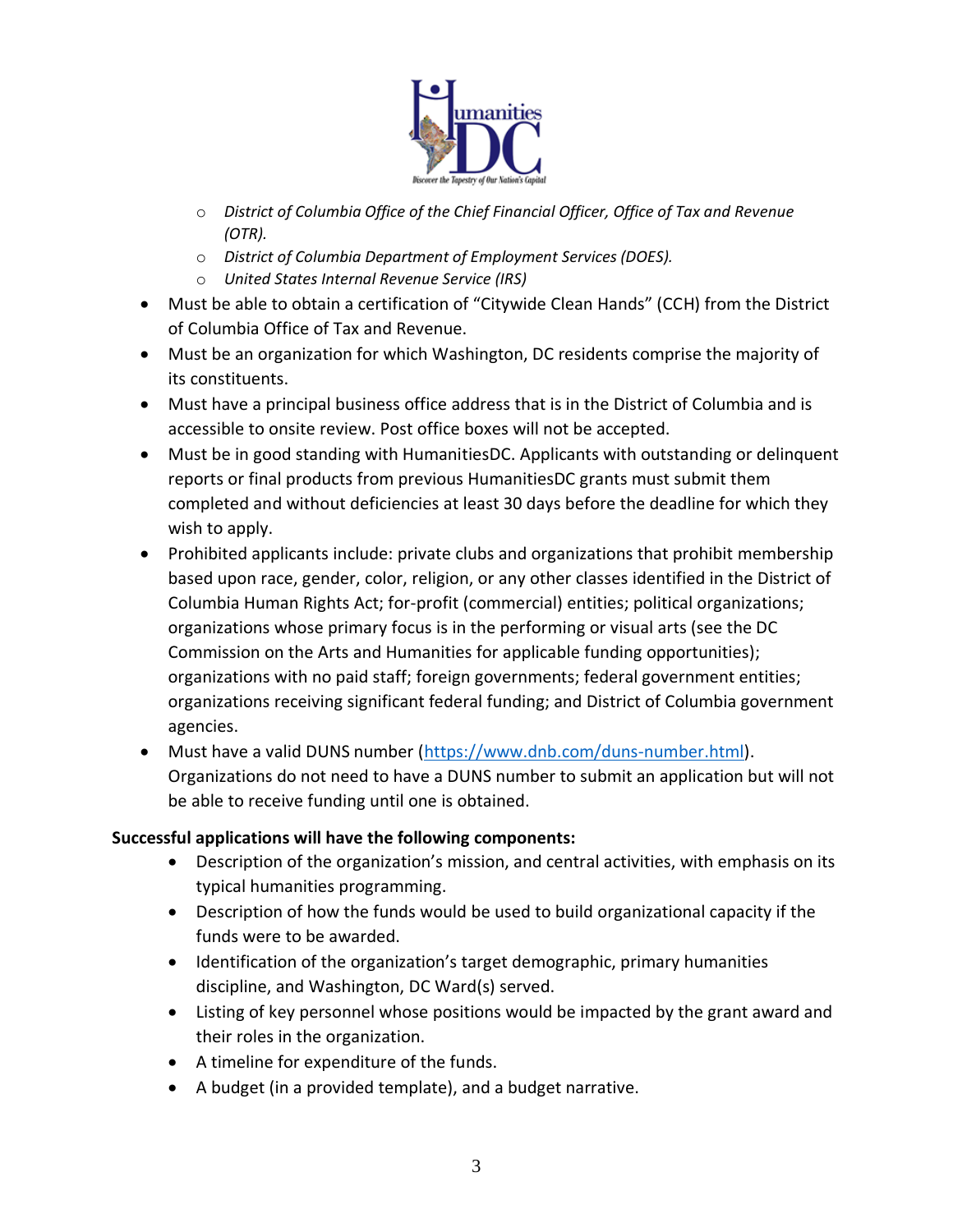

• A detailed plan for complying with relevant provisions of the Americans with Disabilities Act.

A completed **Budget Sheet.** If the project costs are more than the amount being awarded in this grant applicants are **strongly encouraged** to share other secured and planned funding sources in the Budget Sheet and Budget Narrative.

**Budget Narrative**: provides detail about each area of spending on the budget sheet. This helps reviewers better understand your budget and creates a clearer picture of why you are requesting funding.

This grant is intended to support capacity building efforts. Expenses related to these efforts may include salary, consulting fees, rent, utilities, information technology, or administrative fees. Prohibited expenses include food and beverages, tuition and scholarships, debt reduction, re-granting, and funding to foreign or domestic government agencies.

Applicants may contact Eli Yussuf, Grants Manager at [eyussuf@wdchumanities.org](mailto:eyussuf@wdchumanities.org) with questions regarding allowable costs. Grantees will be required to detail all expenses in the final report.

#### **To Apply:**

Visit the grants portal: [http://grantapplication.wdchumanities.org](http://grantapplication.wdchumanities.org/)

Please do not create a new account if you already have an account. If you or your organization have applied for a HumanitiesDC grant before, please DO NOT create a new account. If you are having trouble accessing your existing account, please email Eli Yussuf, Grants Manager – [eyussuf@wdchumanities.org.](mailto:eyussuf@wdchumanities.org)

## **Frequently Asked Questions:**

**Can I use these funds to compensate individuals that share their stories, expertise or time?** Yes, we encourage grantees to follow the best practice of offering an honorarium to compensate those involved with your project. Currently, HumanitiesDC offers \$150 honorarium, we strongly suggest this as a minimum amount of compensation for those offering their stories, expertise, or time.